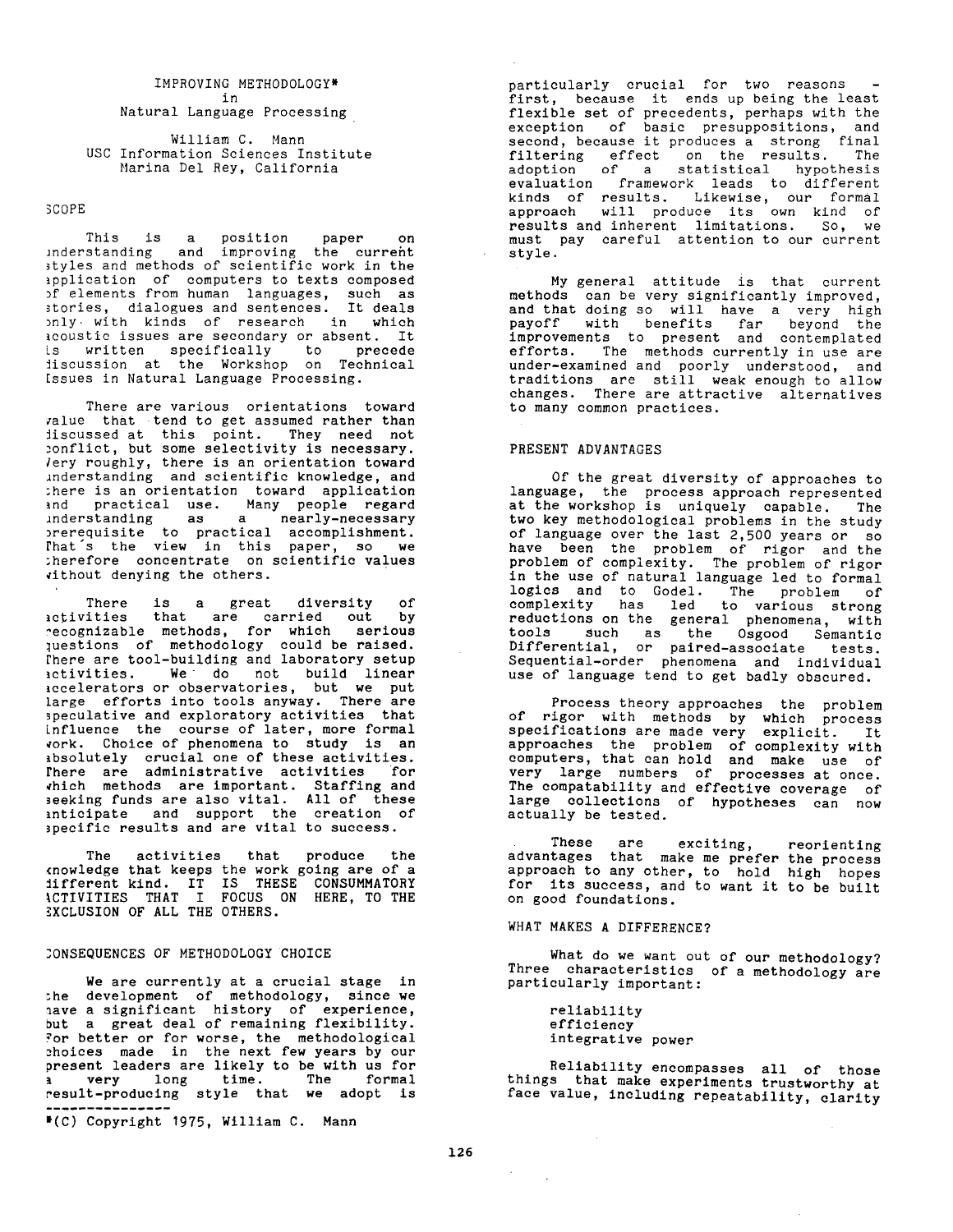of definition and freedom from various kinds of circumstantial effects that might be responsible for success. Efficiency addresses the effort required to achieve particular results. (You don't plan to do basic genetics studies on elephants; you may prefer fruit-flies as subjects.) It deals not only with the costs of performing the work, but with support costs as well. Integrative power involves the scope of the theories, what diversity of phenomena they cover, what subtheories they coordinate, what kinds of investigations they facilitate.

In order to discuss current practices we need some representative example. The one here is deliberately simple and not identified with a particular development effort. However it is composed of elements that seem to be widely used.

EXAMPLE OF A NATURAL LANGUAGE PROJECT

Step I: Select a phenomenon: CONTRADICTION

Step 2: Select an input form: ENGLISH SENTENCES

Step 3: Select an output form: ENGLISH SENTENCES THAT CONTRADICT THE INPUT SENTENCES

Step 4: Design and draft a program in the local language: MEGALISP

Step 5: Debug on examples of opportunity, selected to exercise the code.

Step 6: Publish: "CONTRADICTION IN NATURAL LANGUAGE" by Leader and Worker.

SOME STRENGTHS IN CURRENT PRACTICE

We should hold on to the distinctive strengths of our methods in any changes we plan. These strengths are generally direct classic consequences of the use of computers to hold models:

Complexity of data and theory is easy to accommodate.

Time sequences and dependencies are preserved.

A diversity of hypotheses can be applied and tested for consistency in each experiment.

All of these have to do with integrative power, and on this dimension we are, at least potentially, in very good shape.

#### SOME WEAKNESSES

We have some serious problems. Here are some recurring problems with the FORM of the work:

I. Single experiments often take years to execute.

2. The activity is often treated as programming and program documentation rather than science. The consequences are generally that the data are poorly identified and poorly chosen, the status of the programs as theory is not clear, the business of making clear theoretical claims is neglected, and the relevance of the activity to existing theories that are not programs is never established. The remainder of science is thus cut off, and left wondering whether we are into science at all.

3. The attempt to perform a general transaction, such as Sentence:Contradiction, strongly Sentence: Contradiction, strongly<br>limits the complexity of the input that gets actually addressed, with the result that significant phenomena are missed. The effects of prior context, speakers" goals, tacit mutual knowledge of speaker and hearer are often attenuated by the attempt to be general.

4. The unit of production is a system. Whole systems are difficult to disseminate and difficult to judge as scientific hypotheses, and are not generally understood or appreciated by non-programming scientists.

5. Coping with ad-hocness is a problem: The system runs the examples, but what else it will do is unclear, or, the degree of tuning to the examples is unclear, or, the representativeness of the examples is unclear, or, the rightness of the answers is only established intuitively.

We have problems with the CONTENT of the work. There are many problems, which may be a healthy condition, but I want to attend to just one that seems to be otherwise.

In the common notion, a natural language is a scheme of communication that people use. The fact that a language is used to communicate has strong consequences. For example, as languages change, their adequacy for communication must be maintained.

ine communication properties of language are being ignored in a wide variety of approaches, including processing approaches. Often, it is outside of the paradigmatic scope of the studies.

Communication deals with changing correspondences between the knowledge of one individual or system and the knowledge of another. It is more than relations between strings and strings, or relations between strings and generators of strings (syntax). It is more than relations between strings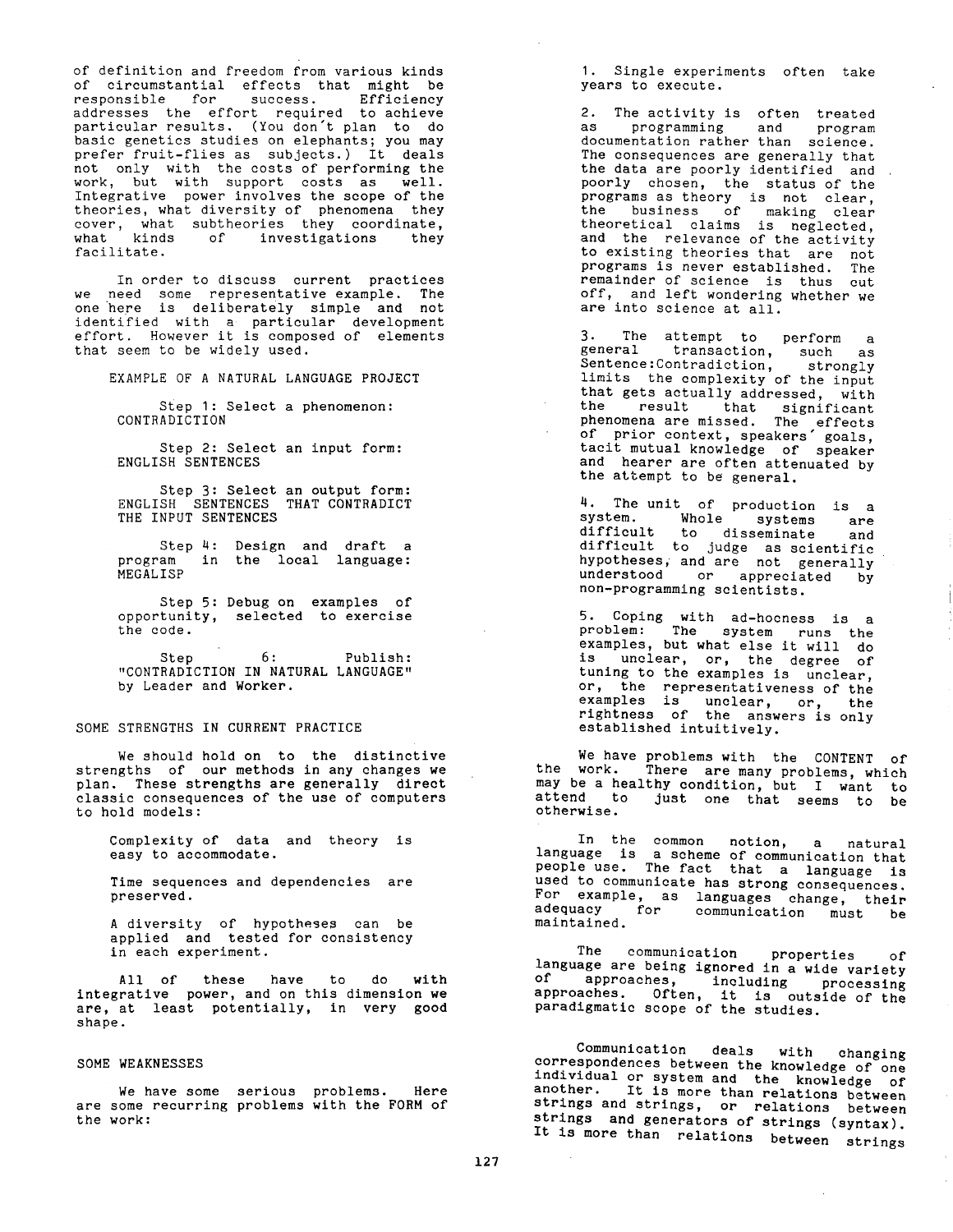and a world or a data base (semantics). Communication involves two active processors, and an adequate theory of language will specify some consequences of that fact. By restricting the view to a single processor (or less), I suspect that ve are cutting ourselves off from the organizing principles that produce the regularities that we are trying to study.

Some of the changes of style that I *rould* suggest are implicit in the identifications of the problems cited above:

> Design clear data collection methods.

> State theoretical claims that are distinct from the programs. (The claims may still contain algorithms, of course.)

> Decommit from attempts to be general, except where an empirical demonstration of generality is included in the work.

> Shift from focus on systems to focus on algorithms.

> Do something to drastically shorten the period required to do single experiments.

Beyond these suggestions, the special advantages of case analysis should be considered.

ASE ANALYSIS AS THE BASIS FOR AN ALTERNATE PROCESSING METHODOLOGY

Case analysis as a basic scientific activity is an attractive alternative to the urrent methodology sketched above. How ould it work?

STEPS IN A CASE-ANALYSIS-BASED DEVELOPMENT IN

**NATURAL LANGUAGE PROCESSING** 

Step 1: DATA ACQUISITION. Examples of real-world use of natural language are collected. Some are selected for detailed attention.

Step 2: PHENOMENON IDENTIFICATION: The data are annotated and scored for particular phenomena of interest. Data can be scored for several phenomena at once. Scoring is performed by people who understand the language and the circumstances of the data occurrence, and who are given explicit instructions on what to look for and how to annotate it. The result of this step is a Commentary on the data.

Examples:

a. Identify requests and judge whether they are fulfilled in running dialogue.

b. Identify repeated references to an object, action or idea in a document.

Step 3: CASE MODELING: Custom-build for this data, a new one-shot program that will take the data as input, and make entries into a simulated Hearer's Memory. The program is the Model, and its "output" is its trace.

Step 4: MODEL EVALUATION: Compare the Commentary with the execution trace of the model. For each significant event identified in the Commentary, decide whether there was a correctly corresponding event in the model's execution.

With suitable selections of phenomena for study, it is not hard to decide whether the program performed appropriately. However, a serious problem remains: a program for a single case can be entirely ad hoc. This is an advantage, in that it is certain beforehand that the program will run successfully, independent of the complexity of the phenomena. But the program may or may not have any long-term significance.

The program is composed of cooperating processes. Each process can be considered to be an over-specified hypothesis, over-specified because details such as the programming language are inessential to the corresponding functional claims about language.

VERIFICATION STEP: In order to meet the ad-hocness problem, these hypotheses must be verified by repeated application to a diversity of cases. The experiment steps cited above must be repeated, and their results compared. Inessential details (such as programming language and machine) may be changed, if desired, but the properties of the algorithms which form the basis for the theoretical claims of the work must be held constant.

ine verified results are those algorithms that continue to work correctly, when their actions are judged against the Commentary, in model after model. These algorithms are the valuable ones both for practical application and for scientific knowledge.

ADVANTAGES OF CASE ANALYSIS

#### METHODOLOGY

Since the data acquisition step is first rather than nearly last, stronger claims can be made for the ability to model real-world phenomena. Having the data in hand is a strong guide to implementation.

Because phenomena identification is explicit, and proceeds from explicit instructions, the resulting theory has a

 $\mathcal{L}$